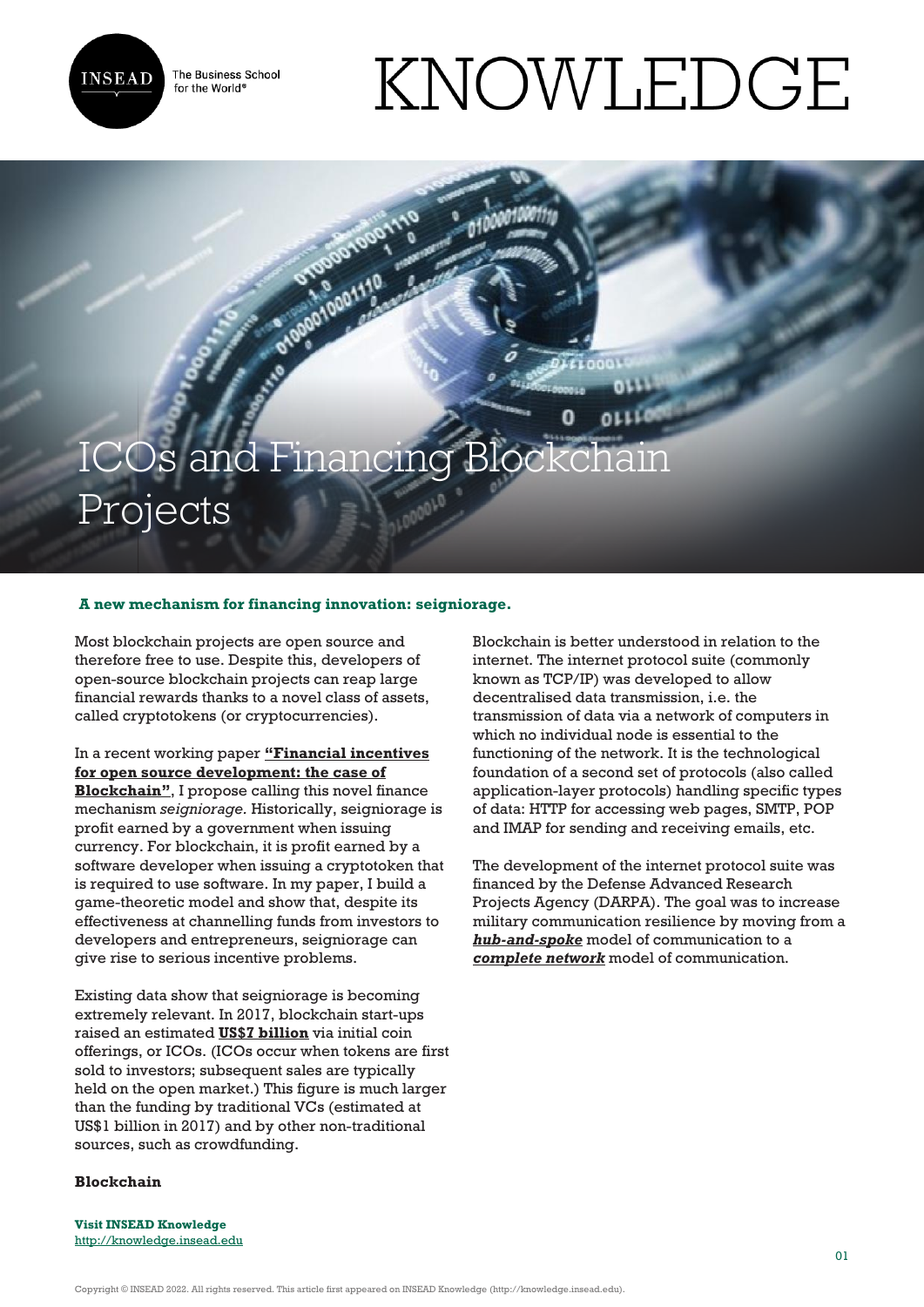

In the hub-and-spoke model, a central node delivers all messages and is therefore essential: If eliminated, no communication can occur. In the complete network model, communication among any two nodes can occur even if any other node is eliminated.

These two network structures are also very different with respect to the economic environment they create. In the hub-and-spoke model, the central node acquires market power: It can filter information and charge fees. In the complete network model, no node has market power. Before the internet, intermediaries like media companies exploited their market power by making both [accessing and transmitti](http://knowledge.insead.edu)ng information costly. For example, finding out the latest sport results or stock prices required the purchase of a newspaper. In the internet age, information can be sent, received, published and accessed for free, for the most part. This has brought about a historical transformation: The limiting factor in information consumption is no longer the availability of information itself, but rather the availability of attention and time.

Blockchain further expands the possible operations that a computer network can perform. Like TCP/IP, it allows for the decentralised transmission of data, but also permits the decentralised storage, verification and manipulation of data. Blockchain is also similar to TCP/IP in that both provide the foundation for a number of application-layer protocols. The most well-known is the bitcoin protocol, which allows a network of computers to store data (how many bitcoin each address owns) and enforce specific rules regarding how these data can be manipulated (no double spending). Importantly, without blockchain technology, maintaining the same type of data would require a traditional organisation (typically a bank).

Numerous other blockchain-based protocols currently exist or are being actively developed. For example:

Protocols for building applications that can run on a decentralised network rather than on a specific computer (Ethereum, Tezos)

- Protocols for decentralised real-time gross settlement (Ripple, Stellar)
- Protocols enabling the creation of a decentralised marketplace for storage and hosting of files (Sia, Filecoin) and for renting in/out CPU cycles (Golem)
- Protocols creating fully decentralised prediction markets (Augur), financial exchanges (0x) and financial derivatives (MakerDAO)
- Protocols allowing for the existence of fully decentralised organisations (Aragon); and many more.

#### **Profits from tokens**

An important difference between the protocols built on TCP/IP and those built on blockchain is how their developers are rewarded. Most TCP/IP protocols are open source, free to adopt and use. Project contributors are not organised in a single, traditional company, but rather form a loosely defined group around one (or more) project leader, based on open collaboration. Developers do not receive direct financial compensation for their contributions and are motivated by career concerns (i.e. boosting their reputation to reap a future financial benefit) or by non-monetary considerations (i.e. contributing to public good). The development of blockchain-based protocols, on the other hand, can leverage financial incentives.

Seigniorage allows developers of open-source blockchain-based projects to benefit financially from their work. As an illustration, consider a population of agents who wish to transact but lack the required infrastructure. These agents may want to exchange a physical good, but there may be no legal system or agreed-upon unit of measurement. Alternatively, the exchange may be between computers, in which case the technical specifications governing communication between machines may be missing. An entrepreneur may decide to invest resources and create this missing infrastructure, and, with it, a market. One way to profit from this investment is to create a token and force all exchanges on this market to use it. All prices within the market can be expressed in fiat currency (i.e. a legal tender such as euros or dollars), but must be paid using the token. The entrepreneur owns the initial stock of tokens and can credibly commit to limit their supply. If the market is successful, there will be a demand for these tokens, a positive price for tokens and thus profits for the entrepreneur.

The way blockchain enables seigniorage is threefold. First, blockchain can be used to create the infrastructure and therefore a marketplace.[1] Second, the rules determining whether (and how) the supply of tokens increases over time can be set

**Visit INSEAD Knowledge** <http://knowledge.insead.edu>

Copyright © INSEAD 2022. All rights reserved. This article first appeared on INSEAD Knowledge (http://knowledge.insead.edu).